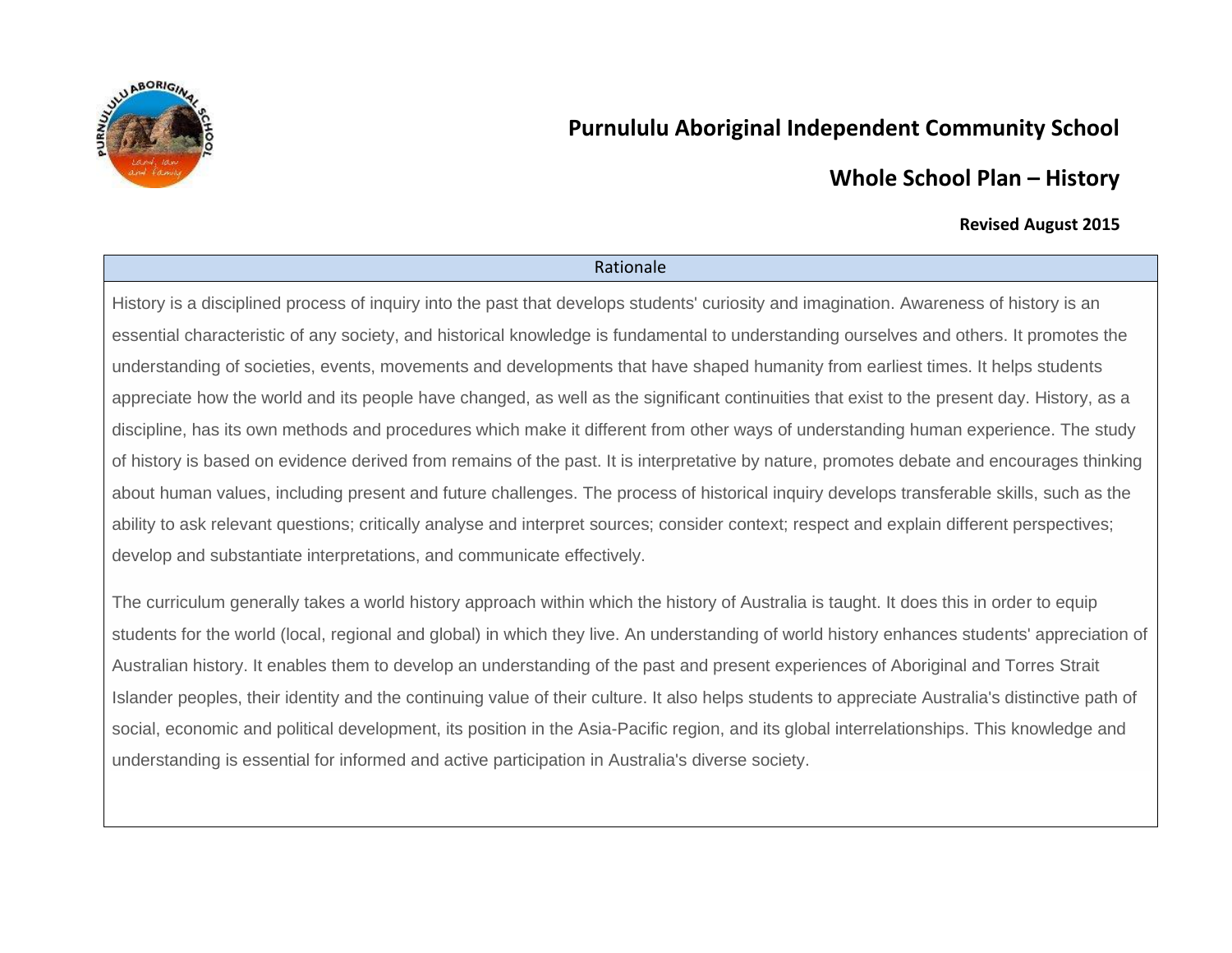| capacity to undertake<br>historical inquiry, including skills<br>in the analysis and use of                                                                                                                                                                                                                                                                                                                                                                                                                                                                       |  |
|-------------------------------------------------------------------------------------------------------------------------------------------------------------------------------------------------------------------------------------------------------------------------------------------------------------------------------------------------------------------------------------------------------------------------------------------------------------------------------------------------------------------------------------------------------------------|--|
|                                                                                                                                                                                                                                                                                                                                                                                                                                                                                                                                                                   |  |
|                                                                                                                                                                                                                                                                                                                                                                                                                                                                                                                                                                   |  |
|                                                                                                                                                                                                                                                                                                                                                                                                                                                                                                                                                                   |  |
|                                                                                                                                                                                                                                                                                                                                                                                                                                                                                                                                                                   |  |
| sources, and in explanation and                                                                                                                                                                                                                                                                                                                                                                                                                                                                                                                                   |  |
| communication.                                                                                                                                                                                                                                                                                                                                                                                                                                                                                                                                                    |  |
|                                                                                                                                                                                                                                                                                                                                                                                                                                                                                                                                                                   |  |
|                                                                                                                                                                                                                                                                                                                                                                                                                                                                                                                                                                   |  |
|                                                                                                                                                                                                                                                                                                                                                                                                                                                                                                                                                                   |  |
| PAICS predominately provides education to Gija people. PAICS students learn about their Gija heritage and culture from elders in the<br>community and throughout units at school delivered by Gija classroom assistants and teachers. PAICS students typically encounter<br>cultural and societal differences from a young age, as they live with 'one foot in each world'; the Aboriginal Australia and the Western<br>Influenced Australia. Naturally, PAICS students are well adapted to the understanding that people, places and cultures vary greatly, even |  |
|                                                                                                                                                                                                                                                                                                                                                                                                                                                                                                                                                                   |  |
|                                                                                                                                                                                                                                                                                                                                                                                                                                                                                                                                                                   |  |
| There is a consistent, whole school approach<br>EAL/D strategies and approaches are recognised as imperative to all teaching and learning                                                                                                                                                                                                                                                                                                                                                                                                                         |  |
| History teaching and learning is engaging, purposeful, culturally responsive and contextual                                                                                                                                                                                                                                                                                                                                                                                                                                                                       |  |
| History teaching integrates use of technologies, texts, hands-on experiences and interactive activities                                                                                                                                                                                                                                                                                                                                                                                                                                                           |  |
| Integrated units of History and other Key Learning Areas occur<br>Students actively participate in their learning goals, as set by themselves, their community and their teachers                                                                                                                                                                                                                                                                                                                                                                                 |  |
|                                                                                                                                                                                                                                                                                                                                                                                                                                                                                                                                                                   |  |
|                                                                                                                                                                                                                                                                                                                                                                                                                                                                                                                                                                   |  |
|                                                                                                                                                                                                                                                                                                                                                                                                                                                                                                                                                                   |  |
|                                                                                                                                                                                                                                                                                                                                                                                                                                                                                                                                                                   |  |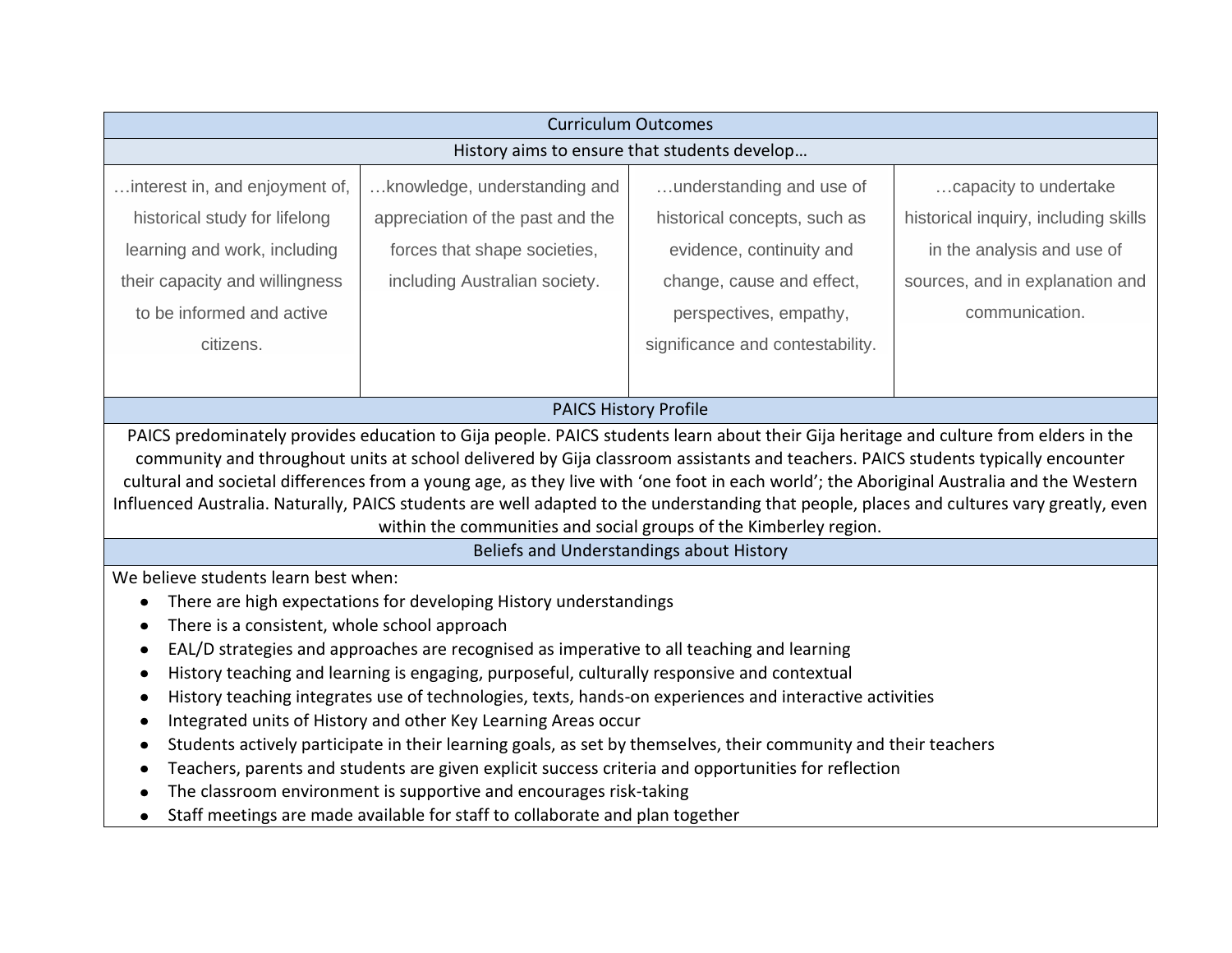| Strategies for Developing School/Community Partnership                                                                                                                             |
|------------------------------------------------------------------------------------------------------------------------------------------------------------------------------------|
| Open days<br>$\bullet$                                                                                                                                                             |
| Annual revision of School/Community Partnership and Strategic Plan                                                                                                                 |
| Fortnightly visits to Warmun Language Centre                                                                                                                                       |
| Newsletters                                                                                                                                                                        |
| Display of learning samples in the Common Area                                                                                                                                     |
| School and Class Organisation                                                                                                                                                      |
| History is to be a focus unit for at least one (1) term of each school year, and a key component of an integrated unit for an<br>$\bullet$<br>additional term of each school year. |
| Class organisation 2015: Junior Primary (K-4), Upper Primary (4-7), *No high school students enroled.<br>٠                                                                         |
| Management of History resources to be responsibility of classroom teachers and AEWs and overseen by the principal.<br>٠                                                            |
| Classroom support provided by AEWs. Remote support from AISWA Consultants.                                                                                                         |
| At least one full-time AEW in each classroom to support all learning as directed by the teacher, priority support given to Junior                                                  |
| Primary class.                                                                                                                                                                     |
| Leadership, Coordination and Professional Learning                                                                                                                                 |
| History whole school plan to be lead and coordinated by teachers, in consultation with Principal.<br>$\bullet$                                                                     |
| The role of AEWs in supporting students' History learning include:                                                                                                                 |
| Teaching students, most usually in small groups, as determined by and in consultation with the classroom teachers<br>$\circ$                                                       |
| Translating Kartiya English spoken by the teacher into Kriol for students to ensure maximum understanding<br>$\circ$                                                               |
| Being there for students if they are scared to speak up to non-Kriol speaking teachers<br>$\circ$                                                                                  |
| Share ideas with the teacher and contribute to History unit/lesson planning<br>$\circ$                                                                                             |
| Help the teacher to monitor students' progress in History by watching the students working and discussing observations<br>$\circ$<br>with the teacher                              |
| Supporting students so they understand school way, in order to maximise the learning time in History and minimise<br>$\circ$<br>disruptions                                        |
| Agreed Whole School Approaches to History Teaching                                                                                                                                 |
| <b>PLANNING</b>                                                                                                                                                                    |
| Teachers must plan a minimum of 1 hour per week (10 hrs per term) of History learning (integrated) for at least 2 terms throughout the<br>school year.                             |